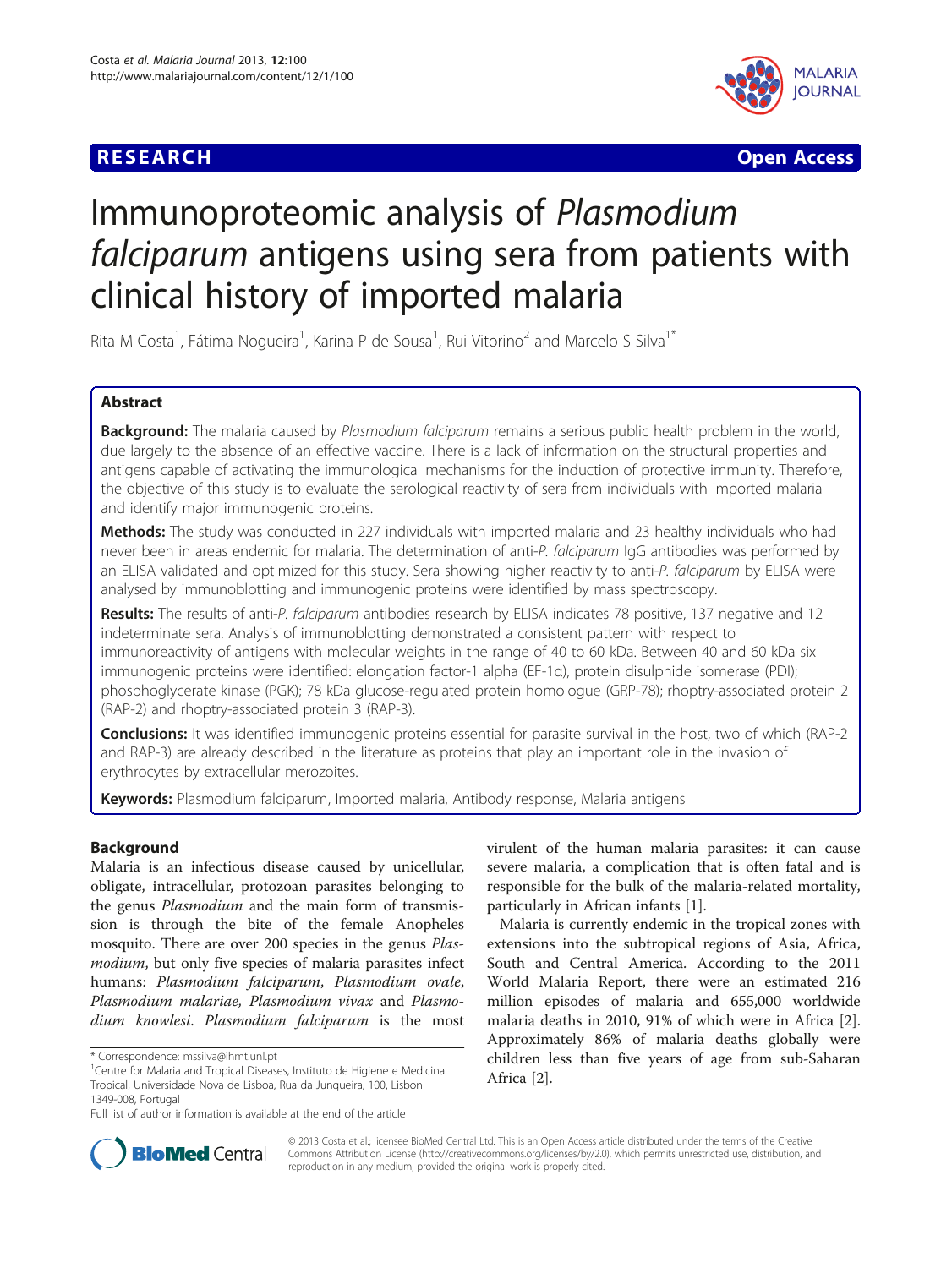Malaria remains one of the most serious public health problems not only in endemic countries but also in nonendemic areas where the increasing number of imported malaria cases is worrying [[3\]](#page-6-0). In developed countries, imported malaria predominates in tourists and immigrants. Every year, approximately 125 million international travellers visit malaria-endemic areas and 30,000 of them contract the disease [[4,5](#page-6-0)]. Portugal maintains a close relationship with its former colonies for several reasons and so malaria must be suspected in travellers that return from those countries. Malaria is a notifiable disease in Portugal and about 50 cases are reported annually to the National Public Health System [[4,6](#page-6-0)]. Non-immune people (from non-endemic countries) who stay for some time in malaria-affected areas are at increased risk of having severe forms of the disease and can develop symptoms of P. falciparum malaria within a month after leaving the endemic area [\[7](#page-6-0)]. In nonendemic countries for malaria, the diagnosis and adequate treatment is delayed due to the fact that malaria is infrequent in these countries, which can make these cases fatal to patients.

The life cycle of malaria parasites is complex. The invasion of erythrocytes by Plasmodium merozoites is a multistep process of specific protein interactions between the parasite and the red blood cell. The first step is the initial recognition and reversible merozoite attachment to the erythrocyte followed by its apical reorientation, irreversible junction formation between the apical end of the merozoites and finally entry into the red cell in a parasitophorous vacuole. This stage of the life cycle is regarded as an attractive target for the development of interventions to combat malaria since the invasion of erythrocytes by the merozoites requires specialized protein expression, such as merozoite surface protein 1 (MSP-1) and a series of highly specific molecular interactions.

The emergence of resistant strains of the parasite, the spread of mosquito strains resistant to insecticides and lack of effective vaccines against malaria are the main factors hampering the fight against the disease. Given the limited exposure of these proteins to the immune system of the host, the antibodies are likely to be the main form of immunity against merozoites [\[8](#page-6-0)]. Epidemiological and experimental evidence has revealed the crucial importance of antibody-mediated effector mechanisms directed predominantly at antigens of blood stage parasites [\[9](#page-6-0)]. In a similar study, gamma globulin of adults in West Africa was administered to individuals of East Africa with serious infections by P. falciparum, which led to the abrupt reduction of parasite density and recovery of clinical disease [[10](#page-6-0)]. In Thai patients, the protective effect of IgG antibodies against African P. falciparum was also demonstrated by passive transfer [[11\]](#page-6-0), and antibodies

to immune African individuals are capable of controlling the erythrocytic stage of the parasite in Saimiri monkeys [[12](#page-6-0)]. To date, the exact mechanism of protection, whereby the malaria-specific antibodies interfere with the development and/or proliferation of asexual stages of P. falciparum, is still not accurately known, and the antigens targeted by protective antibodies remain a topic for discussion.

Immunization with antigens of the erythrocytic phase, particularly antigens from merozoites, has been shown to be protective in various animal models and to have some protective effect in humans [\[13\]](#page-6-0). Studies in human and in animal models have shown that the immune response directed to erythrocytic stage antigens may be protective and facilitate the control of infection [[14\]](#page-6-0). It is known that in endemic areas naturally IgG antibodies mediate acquired immunity against P. falciparum.

Despite the global importance of P. falciparum, most of their proteins have not been yet characterized experimentally. Therefore, the main objective of this study is to evaluate the serological reactivity of serum samples from individuals, mainly from African countries, who have potentially been exposed to P. falciparum, compared to native parasite antigens and subsequent identification of major immunogenic proteins.

## **Methods**

## Study population

Sera recruited for this study of patients with imported malaria, as well as negative sera (healthy Portuguese individuals who have never been in malaria-endemic countries) were obtained at the Clinical Unit for Tropical Diseases (IHMT, Portugal).

The population for this study consisted of 227 individuals with imported malaria and 23 healthy individuals (residents in Portugal). Most are adults who were in different endemic regions of Africa, including Angola, Guinea, Mozambique, Sao Tome, Cape Verde, Madagascar, Gabon, Congo, Tanzania and Morocco. Some sera were from individuals who had been in Brazil, Ecuador, India, Indonesia, Thailand and Haiti. As a negative control, a group of 23 sera from healthy Portuguese individuals, who had never been in endemic countries, was used.

## Consent

The institutional Ethics Committee at the Instituto de Higiene e Medicina Tropical, Lisbon, Portugal, approved this study protocol. Written informed consent was obtained from the patient for serological assays for malaria and publication for this manuscript (Additional files [1](#page-5-0) and [2](#page-5-0)).

## Cultured parasites

3D7 P. falciparum clones were cultured at 5% haematocrit, 37°C and atmosphere with 5% of  $CO<sub>2</sub>$  as described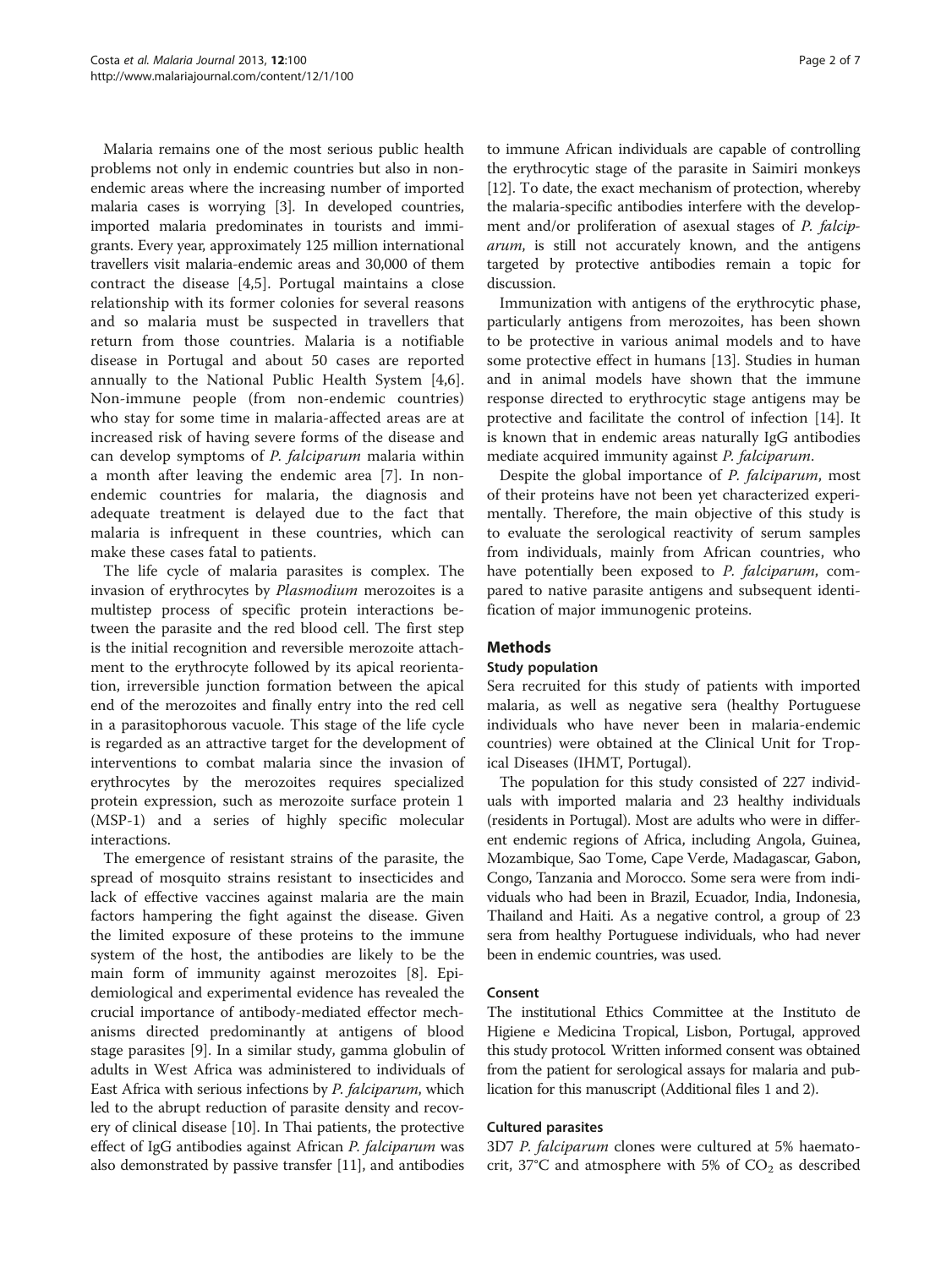by [\[15,16](#page-6-0)]. Human serum was replaced with 0.5% AlbuMAXII (Invitrogen  $\mathbb{N}$ ) in the culture medium. When parasitaemia reached about 8-10%, cultures were harvested for parasite protein extraction.

For the extraction of total proteins of P. falciparum cultures were centrifuged at 5,000 rpm for five minutes at room temperature, and the supernatant was discarded. Pellet was washed with PBS once, resuspended in equal volume of PBS and a solution of saponin 0.5% in PBS and incubated for 10 minutes at 4°C. Subsequently the mixture was centrifuged at 10,000 rpm at 4°C for 10 minutes, the supernatant discarded and parasites washed three times with ice-cold PBS. For the extraction of all proteins of the parasite lysis buffer was added (0.5% NP-40, 120 mM NaCl, 50 mM Tris–HCl pH 7.8), homogenized thoroughly in the vortex and centrifuged for 15 minutes at 10,000 rpm at 5°C. The supernatant was recovered, discarding the haemozoin. Proteins were quantified by the Bradford method.

#### Determination of anti-Plasmodium falciparum antibodies

It was used the total protein of P. falciparum antigen for the search of IgG antibodies in serum from patients with imported malaria. Briefly, 96-well microplates (BD  ${\rm FALCON}^{\rm TM}$  - EUA) were coated with 100 ng/well of the antigen diluted in bicarbonate buffer (0.1 M, pH 8.5), overnight at 4°C. All ELISAs were carried out using a 100 μL reaction mixture volume. After incubation, the plates were washed three times with 200 μL of wash buffer (PBS containing 0.05% Tween 20) per well and the wells were blocked with 5% low-fat milk in PBS (pH 7.2) for one hour at room temperature with orbital stirring. Plates were washed three times with 200 μL/ well with wash buffer. Then the plates were incubated with 100 μL/well of diluted sera, for one hour at room temperature with orbital stirring. After incubation with serum samples, the plate was washed five times with 200 μL of wash buffer. For detection of human anti-P. falcip $arum$  antibodies, the plate was incubated with 100  $\mu$ L/well of anti-human horseradish peroxidase (HRP)-conjugated IgG secondary antibody (Sigma-USA) for one hour at room temperature with orbital agitation. Then, five washings were made, each with 200 μL/well of wash buffer. To reveal the presence of conjugate the plate was incubated with 100 μL/well of substrate solution (10 mL citrate buffer pH 5.0 with 10 mg OPD, and 10 μL of hydrogen peroxide 30% v/v), for 30 minutes at room temperature and protected from light. To stop the reaction, it was used 4.0 N sulphuric acid. The cut-off value was defined as a mean of OD from negative control, plus twice standard deviation (Cut-off =  $m + 2SD$ ).

## Protein characterization and immunoblotting

Plasmodium falciparum proteins were separated by SDS-PAGE with a 12% polyacrylamide gel. The determination

of the protein's molecular mass was estimated by comparison with a commercial HyperPAGE<sup>®</sup> (Bioline, UK) molecular weight marker. After SDS-PAGE, the gel was withdrawn from the cassette and the gel was equilibrated in transfer buffer for 20 minutes to remove the excess SDS. The membrane and the filter paper used for transfer were equilibrated in transfer buffer for 10 minutes. The antigenic proteins were transferred to a PVDF membrane, previously activated in methanol for five seconds.

The electroblotting was performed in a semi-dry system (BIO-RAD, USA) at 15 V for 15 minutes. After transfer of proteins from the gel to the membrane, the membrane was washed twice with 15 mL of PBS for 10 minutes each. This was followed by blocking of the membrane with 15 mL blocking solution (3% BSA w/v in PBS buffer) for one hour at room temperature. To remove the excess BSA, the membrane is washed three times, twice with 20 mL PBS-0.5% Tween for 10 minutes each, and once with 15 mL of PBS for 10 minutes. For immunodetection of antigens on the membrane were used serum samples from patients with higher reactivity observed by ELISA  $(n = 32)$ . As negative controls, it was used sera from patients who had never been in contact with the parasite or in malaria-endemic areas. This was followed by incubating the membrane with 10 mL of primary antibody (1:1,000 in blocking solution) for one hour at room temperature with orbital agitation. After incubation with primary antibodies the membrane was washed three times, twice with 20 ml of PBS-0.5% Tween for 10 minutes each, and once with 15 mL of PBS for 10 minutes. For detection of the antibodyantigen complex the membrane was incubated with 8 mL of secondary antibody anti-IgG-HRP (Sigma-USA) diluted 1:6,000 in blocking solution for one hour at room temperature with orbital agitation. After the incubation period, the membrane was washed five times with 20 mL PBS-0.5% Tween for 10 minutes each. To reveal the presence of the conjugate the membrane is incubated with 15 mL of developing solution (7.5 mg diaminobenzidine in PBS with  $0.02\%$  H<sub>2</sub>O<sub>2</sub>) at room temperature until colour development. The reaction was quenched with 20 mL of distilled water. After stopping the reaction membrane was dried and stored for later use in the identification of immunogenic proteins by mass spectroscopy.

#### Protein identification by mass spectrometry

Protein bands were excised manually from the SDS-PAGE gel distained with 25 mM ammonium bicarbonate/50% acetonitrile and dried under vacuum (SpeedVac®, Thermo Savant, USA).

The dried gel pieces were rehydrated with 25μL of 10 μg/mL trypsin (Promega, USA) in 50 mM ammonium bicarbonate and digested overnight at 37°C.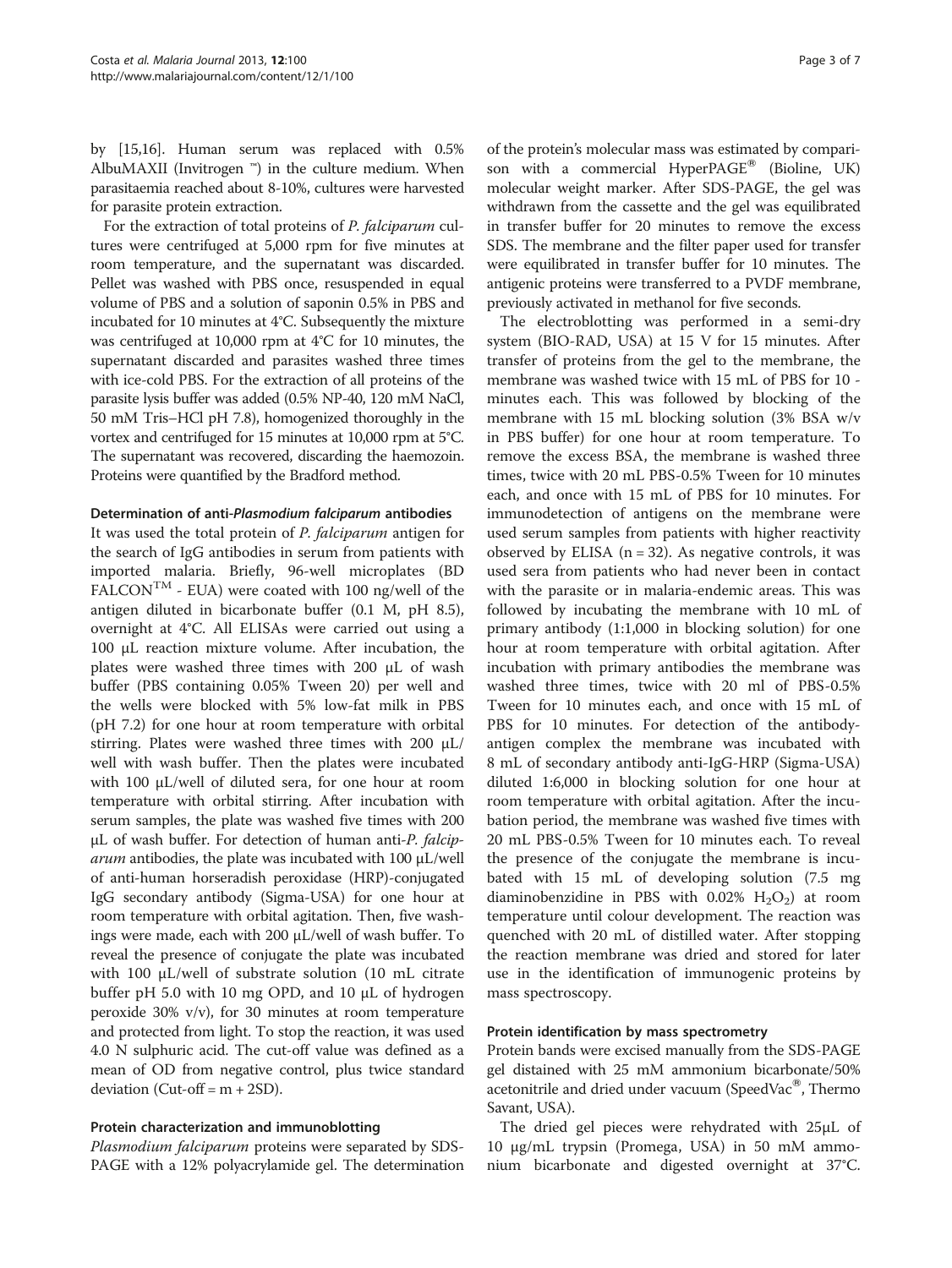Tryptic peptides were extracted from the gel with 10% formic acid/50% acetonitrile and dried in a vacuum concentrator, resuspended in 10μL of a 50% acetonitrile/ 0.1% formic acid solution and mixed (1:1) with a matrix consisting of a-cyano-4-hydroxycinnamic acid. Aliquots of samples were spotted onto the MALDI sample target plate. Mass analysis of peptides of each sample was performed with a 4800 MALDI-TOF/TOF Analyzer (ABSciex) in automatic mode with the following settings: for the MS data, m/z range 800 to 4,500 with an accelerating voltage of 20 kV and delayed extraction, peak density of maximum 50 peaks per 200 Da, minimal S/N ratio of 10 and maximum peak at 65. Spectra were internally calibrated with peptides from trypsin autolysis  $(M + H +$  $842.509$ , M + H + = 2211.104).

For the MS/MS data, fragment selection criteria were a minimum S/N ratio of 6, a maximum number of peaks set at 65 and peak density of maximum 50 peaks per 200 Da. For each precursor selected for MS/MS analysis, fragment mass values in the range from 60 Da to 10 Da below precursor mass were used to peptide identification. Protein identification was assigned by peptide mass fingerprinting and confirmed by MS/MS analysis. Mascot (v2.1, Matrixscience) was used for protein identification running on GPS software (Applied Biosystems). Searches were performed against the NCBi (October2011) under all taxonomic categories and the following parameters: (i) two missed cleavages by trypsin; (ii) mass tolerance of precursor ions 25 ppm and product ions 0.3 Da; (iii) carboxymethylated cysteines; and, (iv) oxidation of methionine as variable modification. Protein identifications were considered as reliable when the individual ion score for each peptide had a minimum individual score of 95% and a minimum sequence tag of four amino acids (five consecutive peaks in the MS/MS spectrum).

#### Results

In this study, an anti-P. falciparum immunoassay (ELISA) was validated and optimized to distinguish the more reactive sera with regard to the presence of specific anti-P. falciparum IgG antibodies in human serum samples. All sera of patients with imported malaria were analysed for antibodies of the IgG type, at a dilution of 1:40,000. These patients were actively recruited in the Clinical Unit for Tropical Diseases (IHMT, Portugal).

To differentiate positive from negative sera a limit point (cut-off) was defined. To determine the cut-off value it was used the 23 sera from healthy Portuguese individuals (control group) who had never been in malaria-endemic areas. The cut-off value was defined as a mean of OD from negative control, plus two standard deviation (cut-off =  $m + 2SD$ ); at a dilution of 1:40,000. The weight that the standard deviation (SD) may have on the cut-off value depends on the sensitivity and specificity of this cut-off value will give the method [\[17](#page-6-0)]. This was chosen weighting (2SD) because with this cutoff value all negative sera have an absorbance value less than or equal to the cut-off value chosen for dilution.

For the analysis of the results, it was used as discernible criteria the ratio between the absorbance/cut-off; all sera with this ratio above 1.1 were considered positive for anti-P. falciparum antibodies (Figure 1). Apart from these groups, another group was set up, the indeterminate group, which were all sera with a value of absorbance within a range of cut-off  $\pm 10\%$  of cut-off value. The results of anti-P. falciparum antibodies research by ELISA indicates 78 positive, 137 negative and 12 indeterminate sera.

Through fractionation of antigens of P. falciparum identified by SDS-PAGE associated with the immunoblotting technique, it was identified specific components of parasite that may be associated with acute infection, since the tested sera were from patients with imported acute malaria.

Analysis of immunoblotting profiles of the 32 most reactive sera by ELISA demonstrated a consistent pattern with respect to immunoreactivity of antigens with molecular weights in the range of 40 to 60 kDa (Figure [2\)](#page-4-0). Between 40 and 60 kDa, was identified four main bands in the membranes that were analysed by mass spectrometry (Figure [3](#page-4-0) and Additional file [3\)](#page-5-0) and it was identified six immunogenic proteins: elongation factor-1 alpha (EF-1 $\alpha$ ), protein disulphide isomerase (PDI); phosphoglycerate kinase (PGK); 78 kDa glucose-regulated protein homologue (GRP-78); rhoptry-associated protein 2 (RAP 2) and rhoptry-associated protein 3 (RAP 3) (Additional file [3](#page-5-0)).

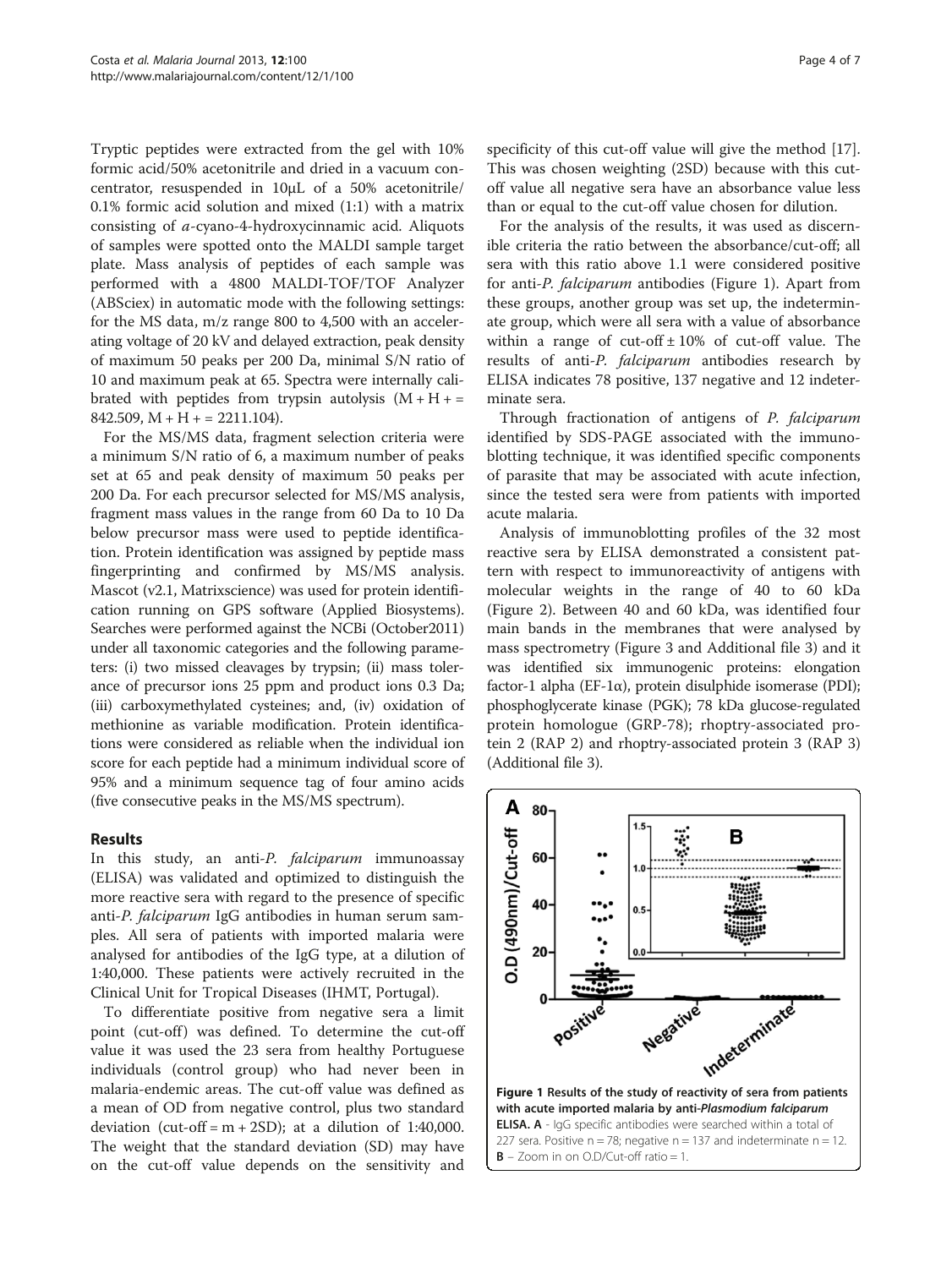<span id="page-4-0"></span>

## **Discussion**

In order to achieve the proposed objectives, it was initially cultivated the parasite P. falciparum (3D7) in an in vitro system of red blood cells (RBCs), followed by the extraction of total native proteins from the parasite



and its quantification by the Bradford method. It was also used enzyme immunoassays (ELISA) to distinguish a serologically negative from a positive population, compared to a control group of healthy individuals  $(n = 23)$ from Portugal, who had never been in areas that are endemic to malaria. Sera displaying greater reactivity to anti-P. falciparum antibodies by ELISA were analysed by immunoblotting. The analysis of the blots profiles demonstrated a consistent pattern with respect to the immunoreactivity of antigens with molecular weights ranging from 40 to 60 kDa (Figure 2).

The life cycle of *P. falciparum* is complex since its nature requires expression of multiple specialized proteins necessary for the invasion of different types of cells as well as to survive in both invertebrate (mosquito) and vertebrate (human) host organisms [\[18\]](#page-6-0). Due to the complexity of the life cycle, each life stage expresses a number of antigenic proteins that can induce an immune response and which presents a real challenge for vaccine design [\[19\]](#page-6-0).

It was observed that the immunoreactivity of the sera from patients potentially exposed to P. falciparum corresponds to some of the antigens prevalent in total protein extracts from parasites and six immunogenic proteins were identified by mass spectrometry (Figure 3 and Additional file [3](#page-5-0)): elongation factor-1 alpha (EF-1α); protein disulphide isomerase (PDI); phosphoglycerate kinase (PGK); 78 kDa glucose-regulated protein homologue (GRP-78), rhoptry-associated protein 2 (RAP-2) and rhoptry-associated protein 3 (RAP-3).

Eukaryotic elongation factor 1A (eEF1A) plays a central role in protein synthesis, cell growth and morphology [[20](#page-6-0),[21](#page-6-0)]. Malaria parasite possesses two identical genes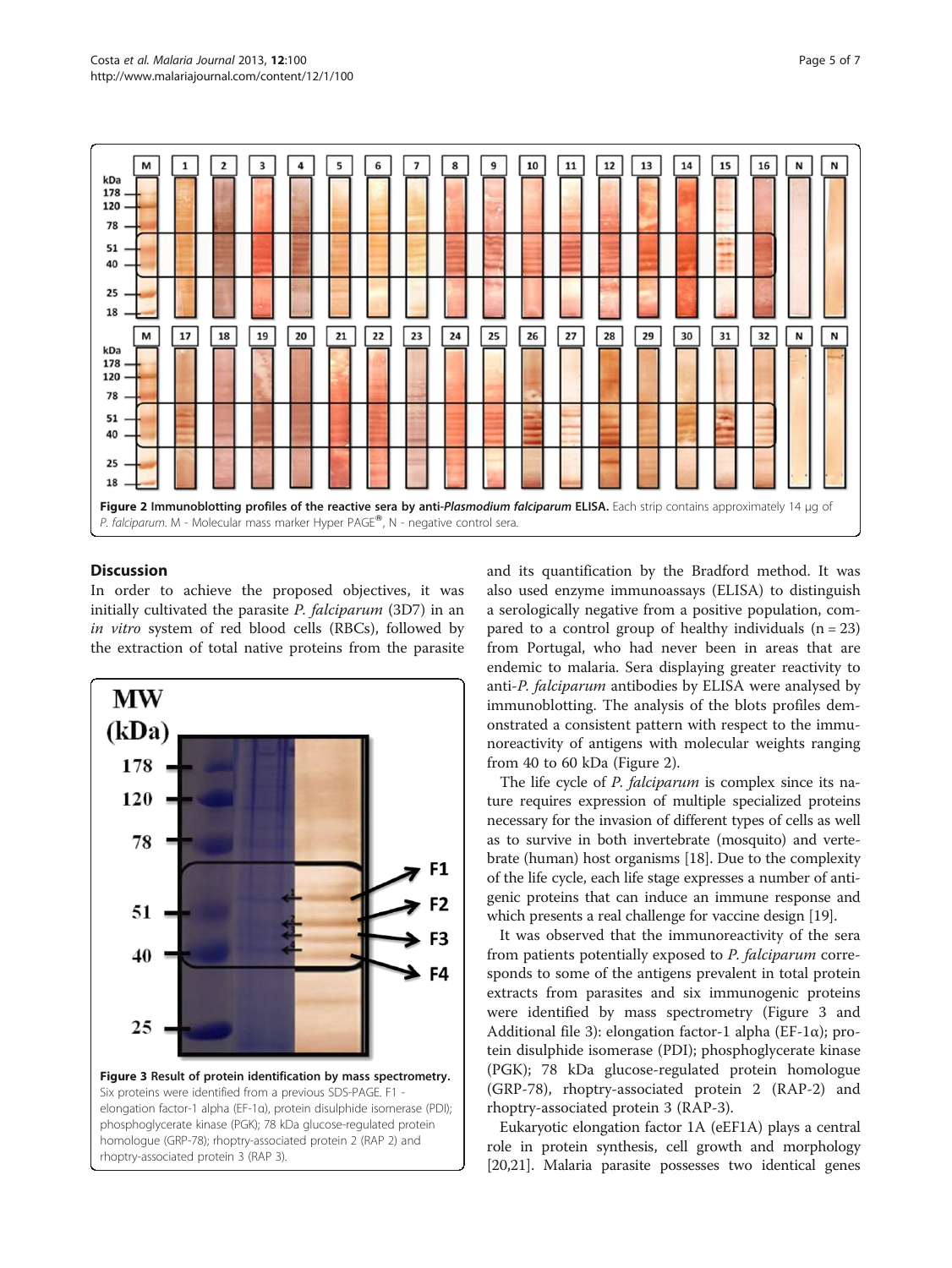<span id="page-5-0"></span>encoding eEF1A (eef1aa and eef1ab). Studies using pbeef1a P. berghei mutants that lack an eEF1a gene show that the level of eEF1A production affects the proliferation of blood stages and parasite fitness [\[21\]](#page-6-0). Further attenuation of parasites through elongation of the cell cycle by affecting protein synthesis machinery, might be used for testing the feasibility of the creation of attenuated live parasites as vaccine [[21\]](#page-6-0).

Proteins disulfide isomerases (PDI) are a family of redox chaperones that are implicated in protein unfolding and trafficking across the endoplasmic reticulum (ER) and towards the cytosol, a thiol-based redox locus for antigen processing [[22](#page-6-0)].

The major pathway for glucose metabolism in P. falciparum-infected RBCs is anaerobic glycolysis. PGK is one of the key enzymes of this pathway as it generates ATP [[23\]](#page-6-0). The GRP-78 is a heat shock-related protein and may play a role in the adaptation of parasites during their complex life cycle [\[24\]](#page-6-0). The stages of the parasite that grow and multiply in RBCs cause all the pathological effects and accordingly the invasion of RBCs is one of the most important steps in the parasite life cycle.

The rhoptries are specialized secretory organelles located at the apical end of merozoites, the form of the parasite that invades RBCs. Its contents include proteins that have been implicated as having a role in the invasion process such as RAP-2 and RAP-3 [\[25,26\]](#page-6-0). RAP-1 controls RAP-2 or RAP-3 transport toward the rhoptries during invasion, when the gene encoding RAP-1 is interrupted, the traffic of either of the other two proteins is affected and such proteins remain trapped in the endoplasmatic reticule. Invasion does not become inhibited when the gene encoding RAP-3 is interrupted but does become reduced to some degree. These observations suggest that the loss of RAP-3 is compensated for by the presence of RAP-2 and vice-versa. Several studies have demonstrated the importance of responses mediated by antibodies to rhoptry proteins in protection against malaria. In vitro studies showed that monoclonal antibodies directed against RAP-2 provide substantial inhibition of merozoites in invasion of RBCs [[27](#page-6-0)]. Experimental evidence demonstrated that RAP-2 is a ligand used by merozoites to invade RBCs. This protein has four RBC binding sequences defined by high-activity binding peptides (HABPs) 26220 (<sup>61</sup>NHFSSADELIKYLEKTNINT<sup>80</sup>) and 26225  $(^{161}$ IKKNPFLRVLNKASTTTHAT<sup>180</sup>) in the protein's amino terminal and central parts and HABPs 26229 ( $^{241}$ RSVNNVISKNKTLGLRKRSS $^{260}$ ) and 26235 (<sup>361</sup>FLAEDFVELFDVTMDCYSRQ<sup>380</sup>) in the carboxyl terminal region [[25\]](#page-6-0). All HABPs bind to a 62-kDa protein located on the RBCs surface. HABPs 26225 and 26229 also bind to the 42-kDa RBC proteins.

Additionally, RAP-3 can act as an auxiliary protein in the RAP complex in maintaining the cycle during blood stage. Invasion does not become inhibited when the gene encoding RAP-3 is interrupted but does become reduced to a certain extent. RAP-3 shows two HABPs: 33860 (<sup>61</sup>FNHFSNVDEAIEYLKGLNIN<sup>80</sup>) and 33873 (<sup>321</sup>KNRTYALPKVKGFRFLKQLF<sup>340</sup>) [[25](#page-6-0)].

Rhoptry-associated proteins may be used as targets for multi-antigen, multistage, subunit-based, anti-malarial vaccine development. A completely effective vaccine has not yet been developed against this disease, mainly due to the incomplete knowledge of the intimate molecular interactions between parasite proteins and their specific host cell membrane receptor(s) during invasion. The proteins identified in this study may be the starting point for more detailed studies regarding control strategies and disease prevention.

## Conclusions

In this study, analysis of immunoblotting profiles of serological reactive sera from malaria patients demonstrated a consistent pattern with respect to immunoreactivity of antigens with molecular weights in the range of 40 to 60 kDa. Between 40 and 60 kDa, it was identified four main bands in the membranes that were analysed by mass spectrometry and it was identified six immunogenic proteins: elongation factor-1 alpha (EF-1α), protein disulphide isomerase (PDI); phosphoglycerate kinase (PGK); 78 kDa glucose-regulated protein homologue (GRP-78); rhoptry-associated protein 2 (RAP 2) and rhoptry-associated protein 3 (RAP 3).

#### Additional files

[Additional file 1:](http://www.biomedcentral.com/content/supplementary/1475-2875-12-100-S1.pdf) Approval of the Ethics Committee of the Institute of Hygiene and Tropical Medicina, Lisbon – Portugal (in Portuguese). [Additional file 2:](http://www.biomedcentral.com/content/supplementary/1475-2875-12-100-S2.pdf) Informed consent model used in this study (in Portuguese).

[Additional file 3:](http://www.biomedcentral.com/content/supplementary/1475-2875-12-100-S3.pdf) Proteins of Plasmodium falciparum identified by mass spectrometry.

#### Competing interests

The authors declare that they have no competing interests.

#### Authors' contributions

RMC, FN, KPS, RV, MSS conceived and designed the experiments; RMC, FN, RV, MSS analysed the data; RMC, KPS, MSS wrote the paper; all authors have read and approved the final manuscript.

#### Acknowledgements

We would like to thank all the subjects who agreed to adhere to the study and the laboratorial support from Paula Maduro and Laura Cravo.

#### Author details

<sup>1</sup> Centre for Malaria and Tropical Diseases, Instituto de Higiene e Medicina Tropical, Universidade Nova de Lisboa, Rua da Junqueira, 100, Lisbon 1349-008, Portugal. <sup>2</sup> QOPNA, Department of Chemistry, University of Aveiro, Aveiro, Portugal.

Received: 14 January 2013 Accepted: 9 March 2013 Published: 18 March 2013